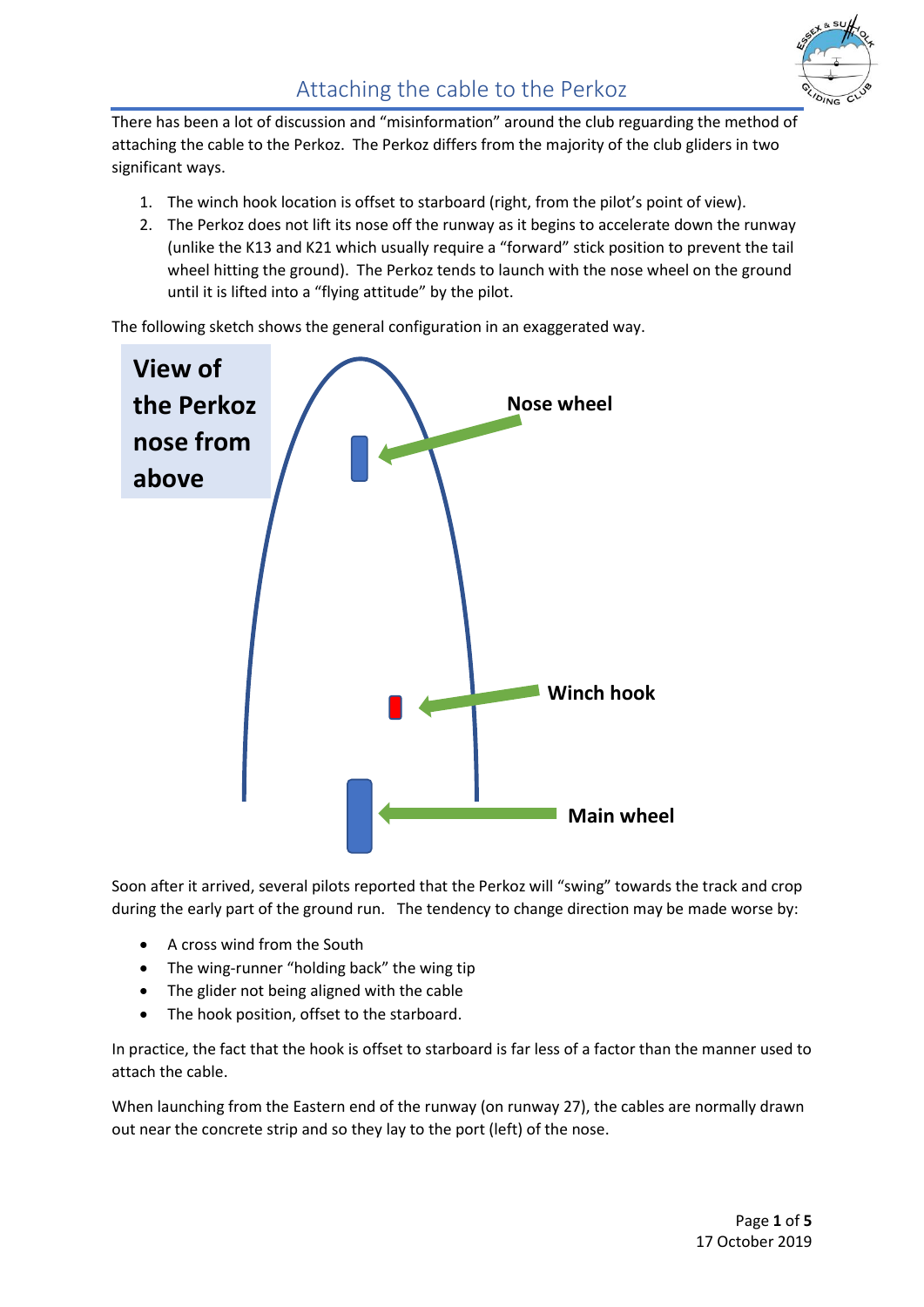

If the cable is pulled across in front of the Perkoz and attached to the hook (on the starboard side), then as the slack is removed during take-up-slack, the cable will pull tight around the nose wheel

When the "all-out" power is applied, there may be a significant "left" pull on the nose wheel which, being a long way ahead of the main wheel, will cause the glider to pivot around the main wheel, turning to the left, towards the track, (exaggerated to make the point in the following sketch).



Note that the lever-arm pulling the nose left is from the front of the nose wheel to the middle of the main wheel, which is several feet (metres) long.

If the pilot raises the nose to the normal flying attitude then the cable can pass under the wheel and the "left turn" is much less pronounced as the cable soon slips below the nose wheel

**Bottom Line: On runway "27", attaching the cable by walking it around the nose may cause an unexpected swing and so this is not recommended.**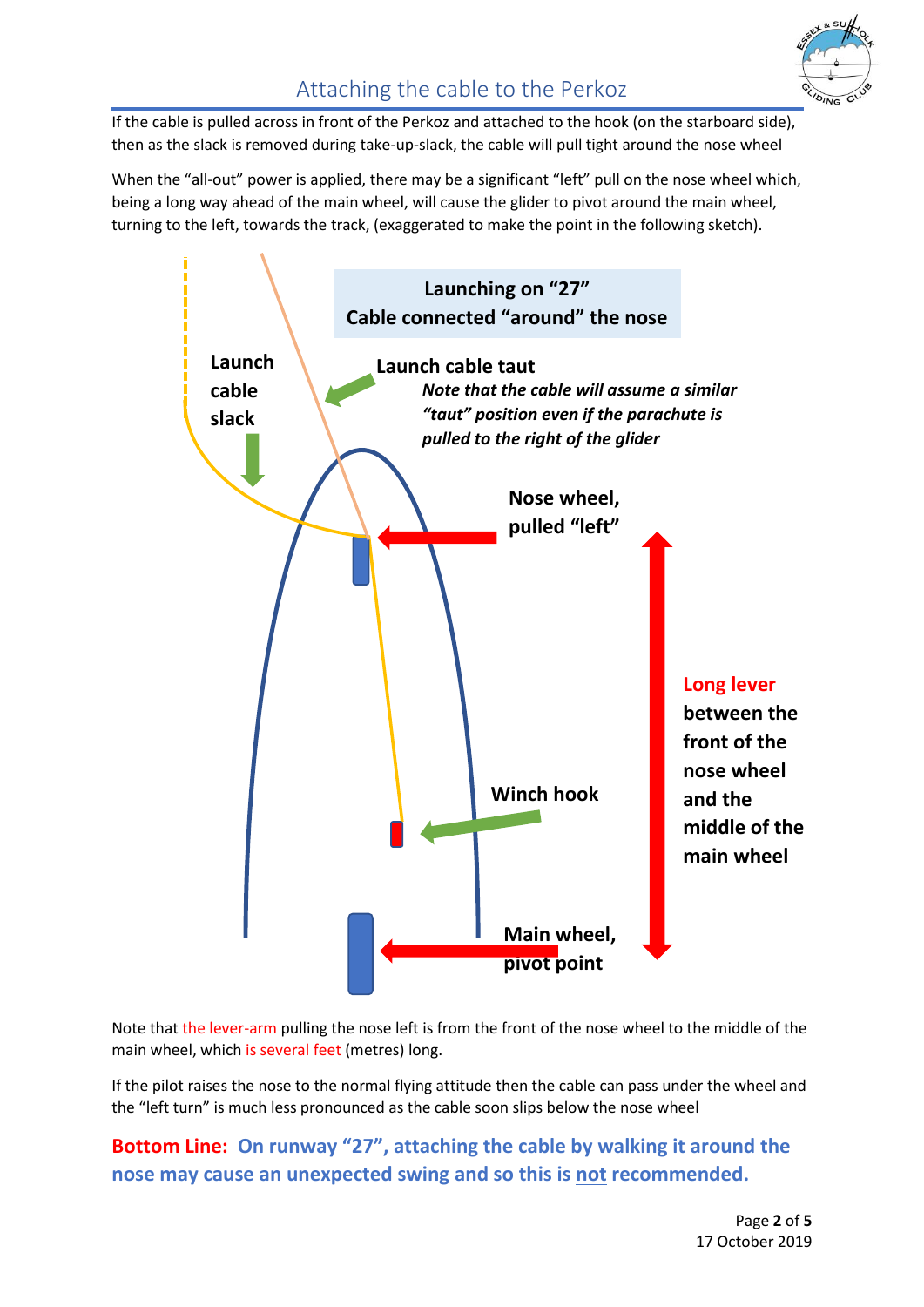

## Attaching the cable to the Perkoz

Some pilots request that the cable is passed under the Perkoz fuselage, between the nose and main wheels. If this is done then the cable still lays to the port (left) side, and when it goes taut will still have some "left" pull on the winch hook, but the winch hook is very much nearer the main wheel than the nose wheel is, so the lever-arm length is inches (cm) rather than feet (metres) and the effect is very much reduced. This is almost equivalent to swiftly raising the nose to allow the cable to slip under the nose wheel.



As should be evident, passing the cable between the wheels will significantly reduce (but not eliminate) the tendency for the Perkoz to swing-left on launch.

**Bottom Line: On runway "27" it is helpful to connect the cable to the hook by passing it under the fuselage, between the nose and main wheels.**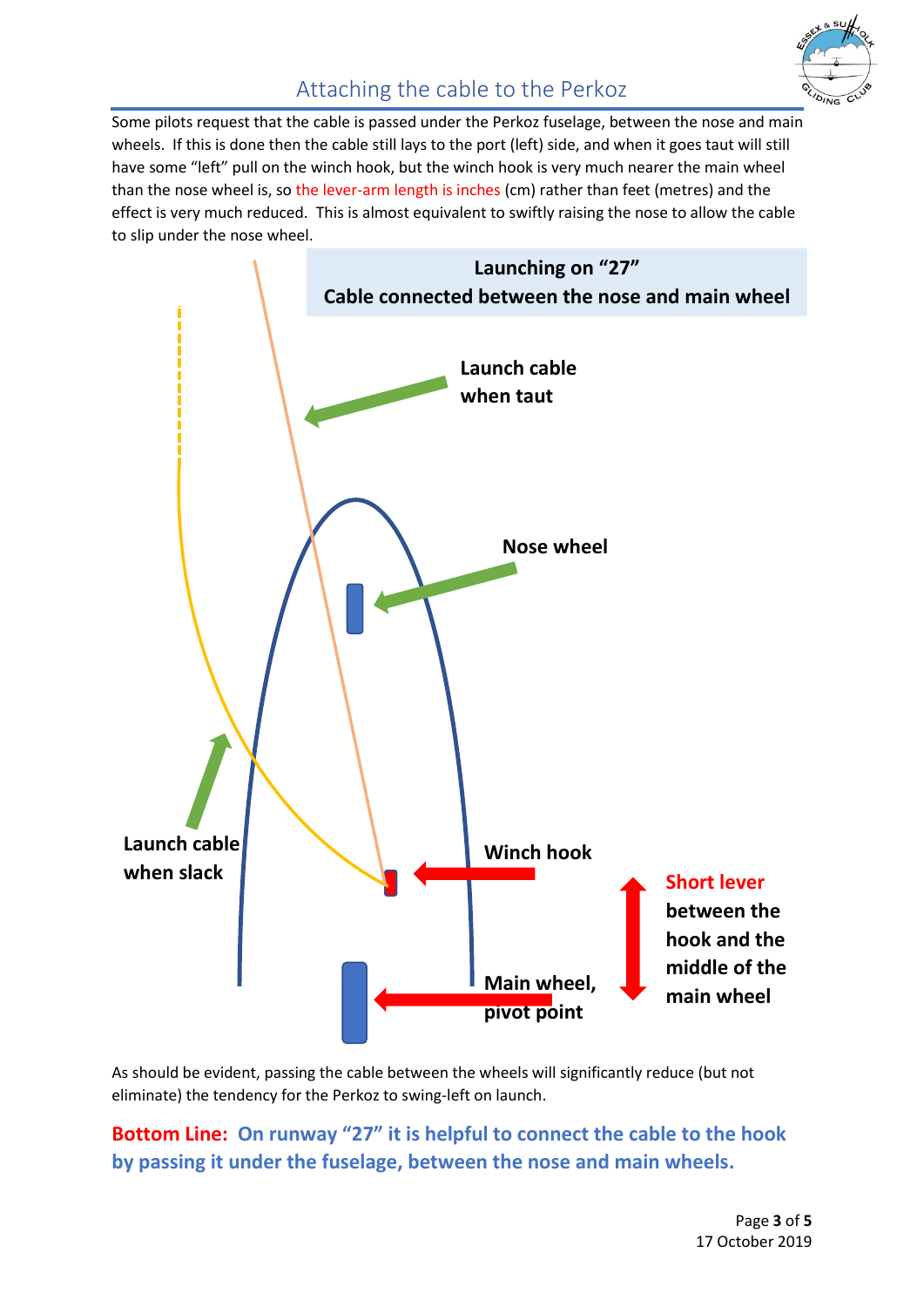

## Attaching the cable to the Perkoz

Now let's consider what happens when launching from the West end (on runway 09) and the cable is threaded between the nose and main wheels. Again, the cables lay near the concrete track and so they are now on the starboard (right-hand) side.



If the pilot does not lift the nose wheel quickly, then the cable will pull the nose to starboard (right), and that pull will be over a long lever arm and so it is likely to cause the Perkoz to swing right. So, in this situation, threading the cable between the wheels has caused an unnecessary control problem.

**Bottom Line: On runway "09" passing the cable under the fuselage, between the nose and main wheels will increase the likelihood of a swing.**